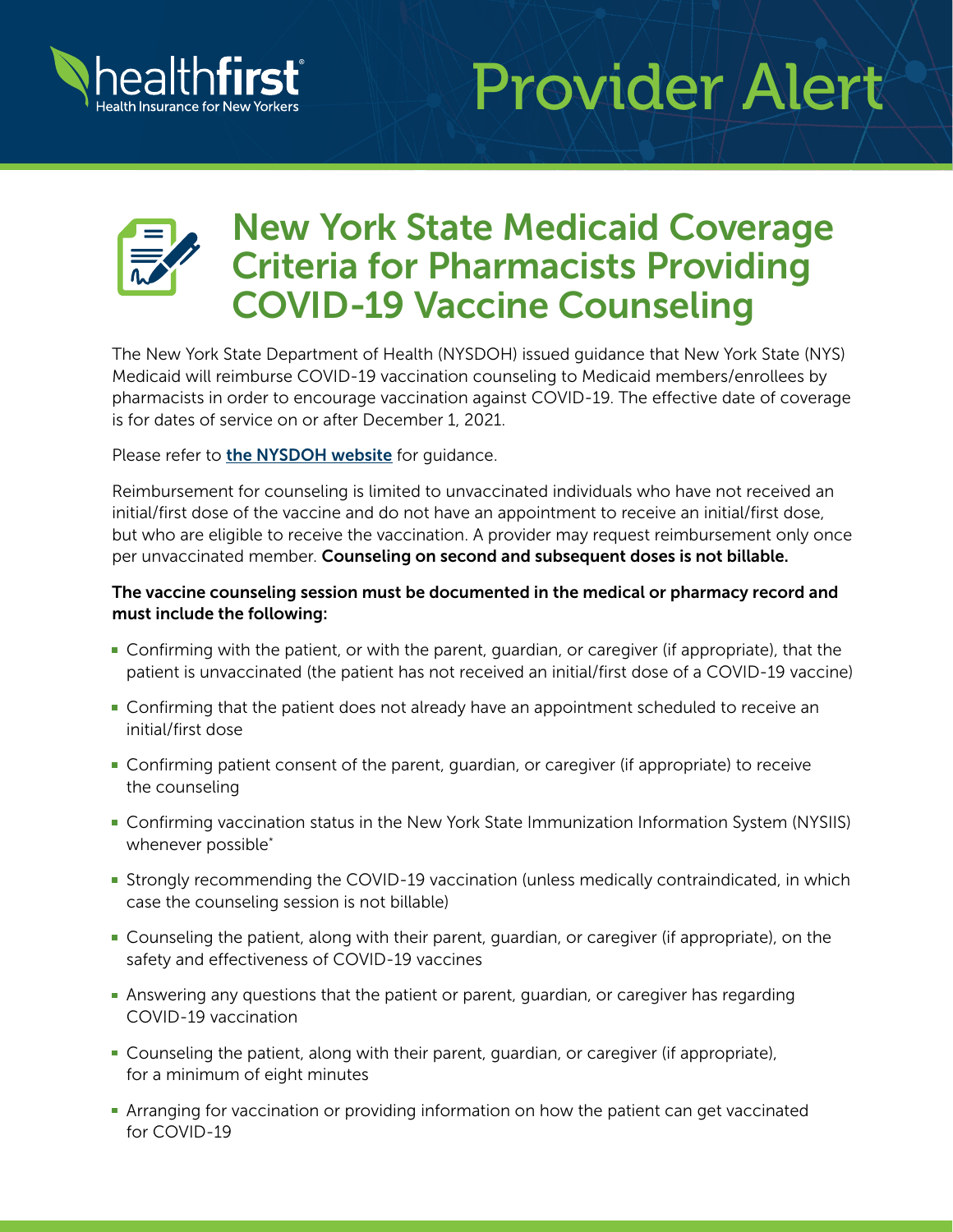\*If there is a pharmacy software limitation, a pharmacist can provide an attestation that the above actions have been met: "Meets NYS DOH Counseling Criteria for COVID-19 Vaccination."

IMPORTANT: A pharmacist providing COVID-19 vaccination counseling should bill using the National Council for Prescription Drug Programs (NCPDP) D. Ø claim format as outlined below.

## Claim Submission Information for Pharmacies

The following information is to assist your pharmacy with the submission of COVID-19 vaccine administration and counseling claims.

Submit 'PE' in the Professional Service Code field (NCPDP field 44Ø-E5) of the DUR/PPS Segment along with an amount in the Incentive Amount Submitted field (NCPDP field 438-E3) of the Pricing Segment (that is equal to or greater than the administration fee expected) when administering a COVID-19 vaccine. DO NOT submit 'MA' in the Professional Service Code field (NCPDP field 44Ø-E5) on claims for administration and counseling. A combination of the administration fee and the counseling fee will be reported in Incentive Amount Paid (NCPDP field 521-FL).

Submit the appropriate quantity (e.g., 0.5 ml) and days supply of "1". Inappropriate quantities or days supply may cause the claim to reject.

| Field #    | <b>NCPDP Segment &amp; Field Name</b>                        | <b>Required Vaccine Administration</b><br><b>Information for Processing</b>     |
|------------|--------------------------------------------------------------|---------------------------------------------------------------------------------|
| 42Ø-DK     | <b>Claim Segment</b><br><b>Submission Clarification Code</b> | 02<br>(for Initial Dose)                                                        |
| $439 - E4$ | <b>DUR/PPS Segment</b><br>Reason for Service Code            | <b>PP</b><br>(Plan Protocol)                                                    |
| 44Ø-E5     | <b>DUR/PPS Segment</b><br>Professional Service Code          | <b>PE</b><br>(Patient Education)                                                |
| 441-E6     | <b>DUR/PPS Segment</b><br><b>Result of Service Code</b>      | 0 <sub>0</sub><br>(Not Specified)                                               |
| $409 - D9$ | <b>Pricing Segment</b><br>Ingredient Cost Submitted          | $>$ \$0.01<br><b>Submit Vaccine Cost</b><br>(If government-supplied, see below) |
| 438-E3     | <b>Pricing Segment</b><br><b>Incentive Amount Submitted</b>  | = Administration Fee expected by<br>Provider*<br>(Must be greater than \$0.00)  |
| $426 - DQ$ | <b>Pricing Segment</b><br>Usual and Customary Charge         | > Incentive Amount Submitted*                                                   |

When submitting administered vaccines claims with counseling to CVS Caremark®, submit the following fields: